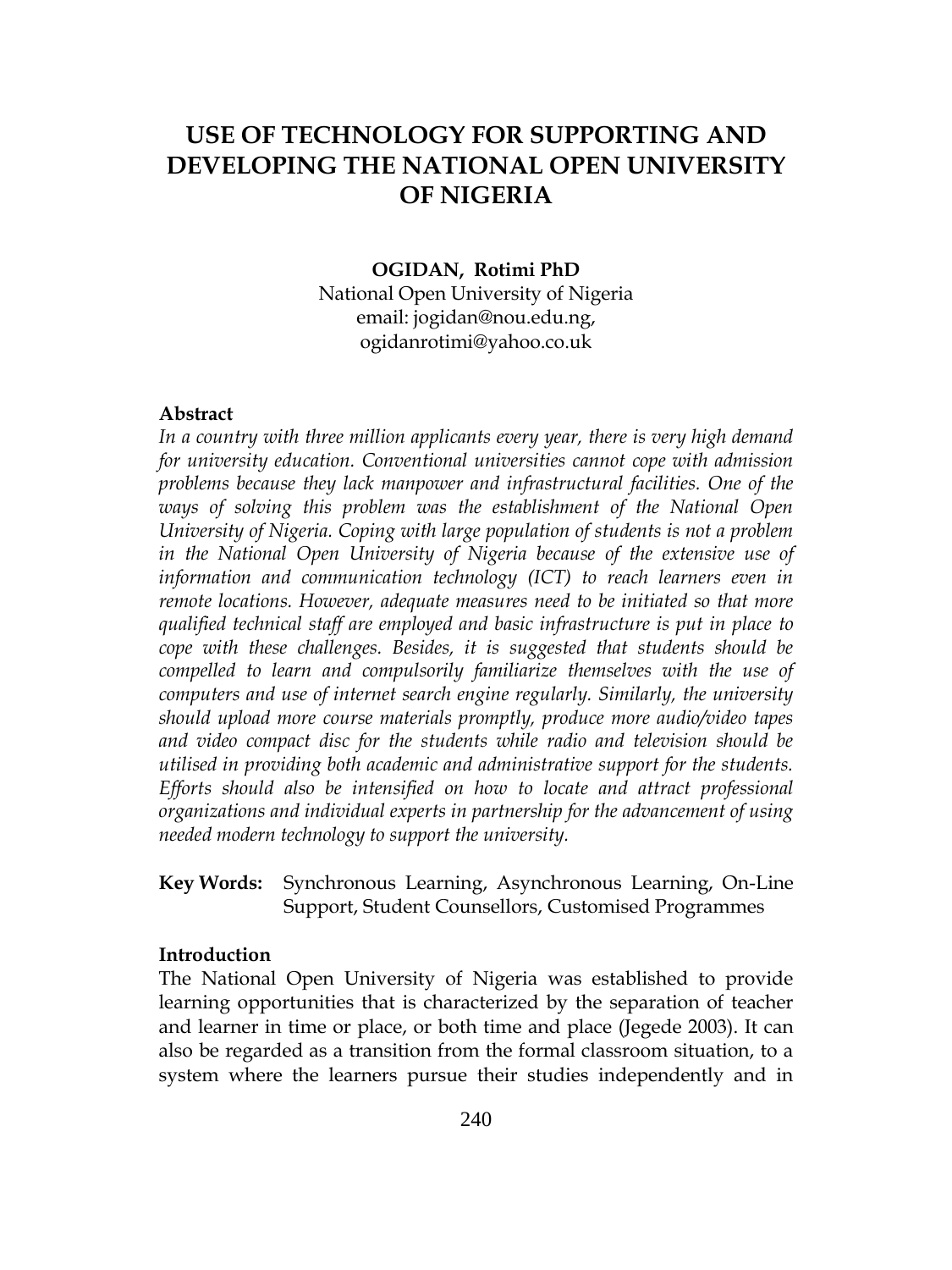their homes. The idea of establishing Open University system for Nigeria, was reflected in the National Policy on Education (NPE), which stated empathically and unambiguously that "maximum efforts will be made to enable those who can benefit from higher education (HE) to be given access to it (NPE, 1981). Every year since Nigeria got independence, the demand for places in the universities had remained unmet. Jegede (2005) in his report raised some questions: how many universities does Nigeria need if the existing universities are unable to provide places for all qualified applicants? How should the issue of access be handled? It had been suggested that to catch up with a country like Japan and meet the existing demand for admission into higher educational institution, Nigeria needs to do only two things; either it should multiply the current intake by a factor of 10, or the country should expand the number of existing universities by a factor of 10. According to him, it is obvious that the country would conveniently not be able to do any of the two.

Even if, the Government of Nigeria would like to do it, how will it handle the issue of facilities, infrastructure and production of academic staff? In this situation, it was suggested by educationists nation wide that one of the easiest ways of solving the problem of access is to rely on the Open University and Distance Learning, with the hope that what the conventional system cannot absorb, the Open University system will mop up. According to a student guide called "Getting to know your University (2006)", use of technology to support the learners as an initiative in the National Open University of Nigeria will complement activities of the conventional universities because it is not meant to compete with them.

The National Policy on Education (1981) is also very explicit in referring to what is known as Open and Distance Education. It stated that it is a system which encompasses education for all, education for life, lifelong education, life-wide education, adult education, mass education, media-based education, self-learning, personalized learning, part-time studies, and much more. It is this policy that forms the bedrock for establishing the National Open University of Nigeria**.** The National Policy on Education in Nigeria also described Open and Distance Education as the mode of teaching and learning in which learners are removed in time and space from the teachers. It therefore uses a variety of media and technologies to provide and/or improve access to good quality education for large number of learners wherever they may be (NPE, 1981).

The policy succinctly stated that,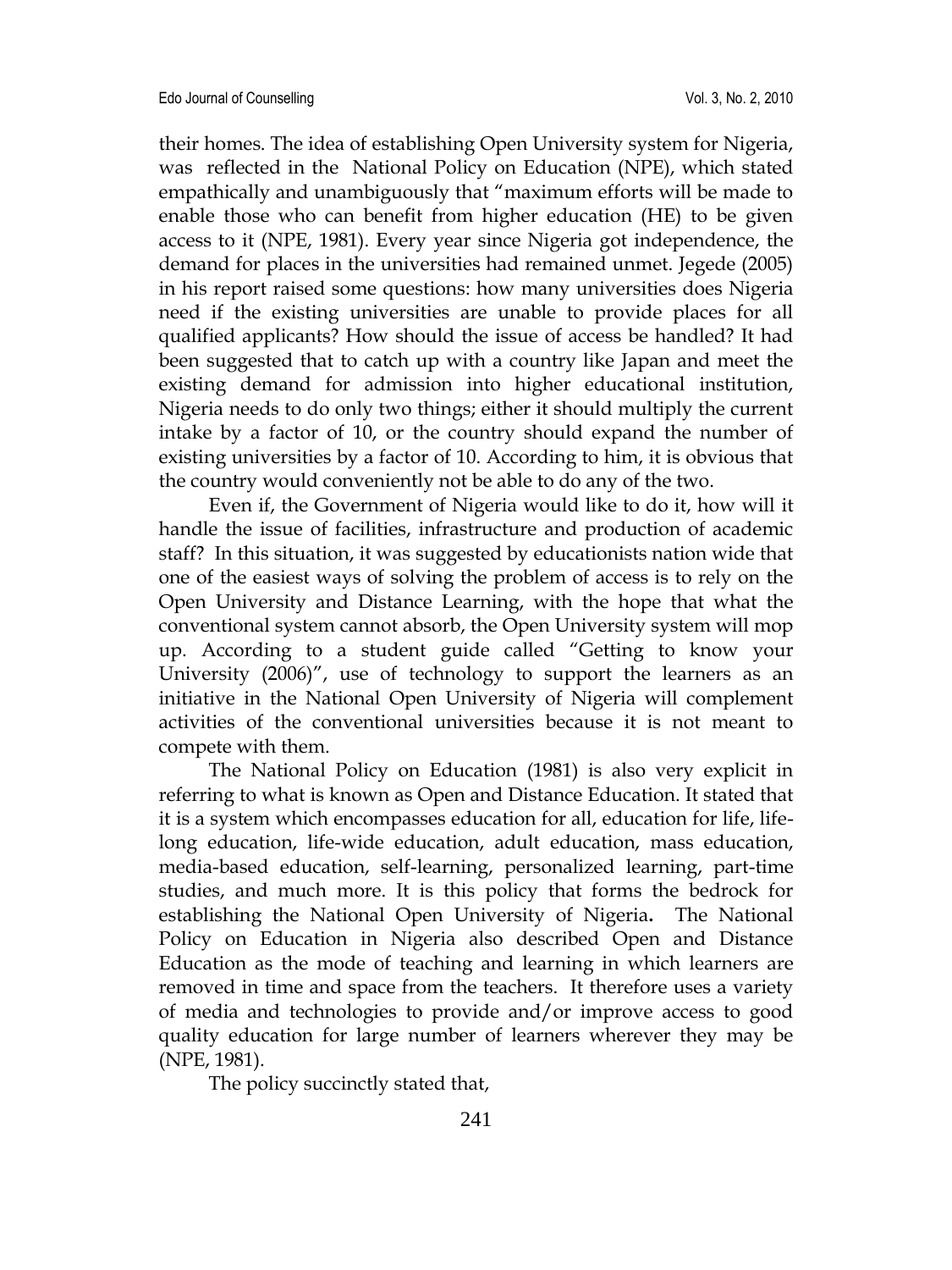Federal Government shall undertake to make lifelong education the basis for the nation's education policy and that at any stage of the educational process after primary education, an individual will be able to choose between continuing his full-time studies, combining work with studies, or embarking on full-time employment without excluding the prospect of resuming studies later on. (National Policy on Education, 1981).

The above quoted policy of Federal Government of Nigeria gave birth to the Open University of Nigeria in 1983. Though the law establishing it was set aside the same year, it was reactivated in the year 2002 and functional activities started in 2003. In 2003/2004, nine thousand, seven hundred and eighty two students (9,782) were registered. In 2004/2005, students were not admitted due to finance related problems. Thereafter, the financial problem was solved and 34,462 students were registered for the 2005/2006 academic session while in 2007/2008, forty seven thousand, one hundred and fifteen (47,115) students registered into various academic programmes. Consequently, the entire population of students as at 2007/2008 academic session amounted to 91,359. The trend in student enrolment shows a remarkable improvement and readiness by the entire citizenry to embrace the open and distance learning. It is interesting to note that more applications are still being treated for the next admission exercise.

Jegede (2003) asserted that with the ever continuing growth in Nigeria's population, attendant escalating demand for education at all levels, the constraints of resources, the need for flexible tailor– made delivery of instruction with little disruption in National, family and individual circumstances and taking advantages of emerging ICTs in relation to Nigeria's peculiar situation, the most logical pathway is by Open and Distance Learning. From this, assertion, it is logical to conclude that the most viable alternative to face-to-face classroom system of education in Nigeria is the Open and Distance Education.

The unique features of Open and Distance Education in Nigeria were also enumerated by Jegede (2005) as follows:

- Education that is accessible to people who cannot attend regular classes due to social structural or personal situations;
- Flexibility to study at any time and place;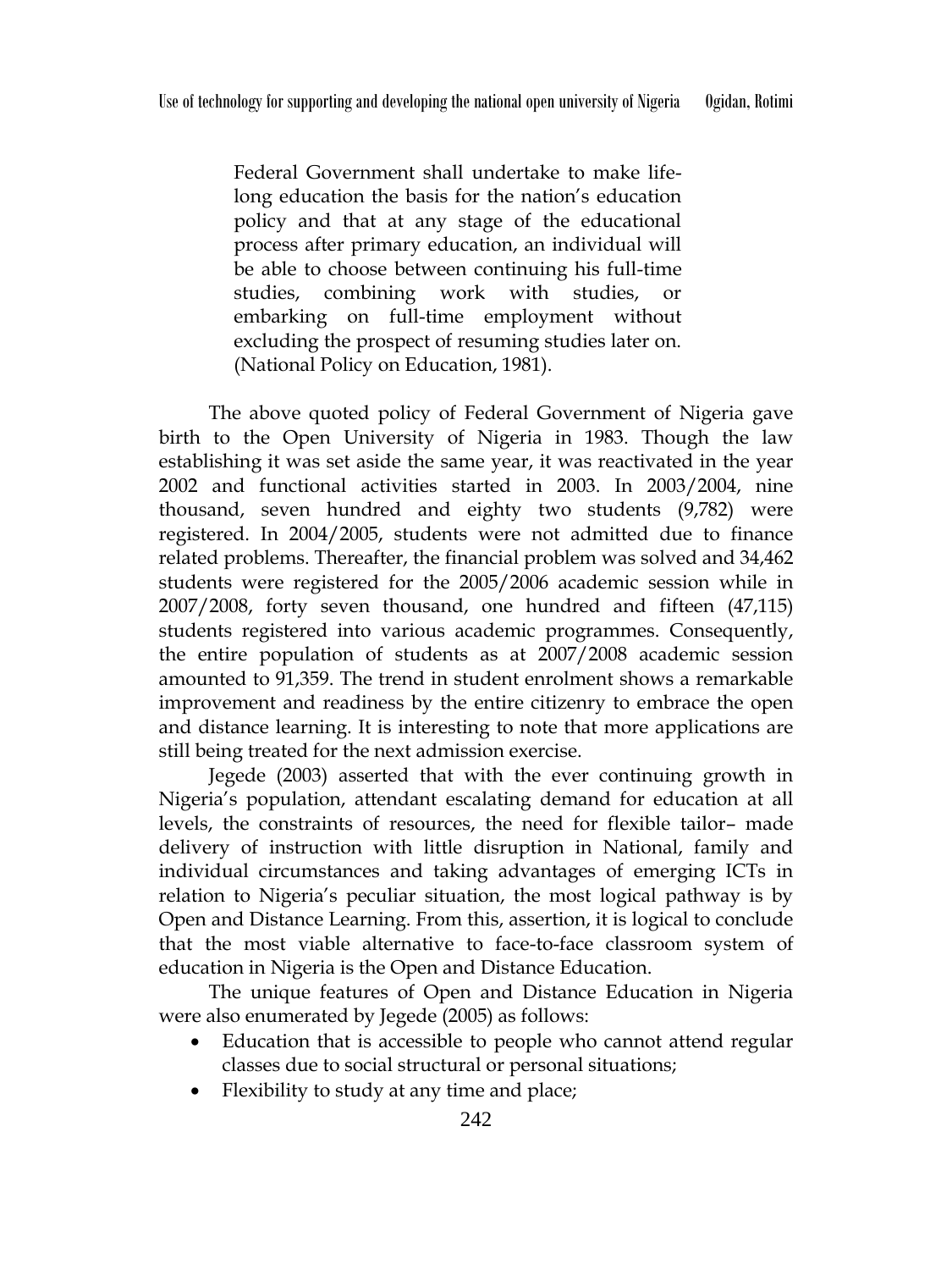- Specialized training for professional, quick material delivery, efficient academic assessments and tutor interactions;
- Learner centeredness;
- Good quality learning materials that are provided with the interest of the learners as the focus, and giving support to ensure that learners have a good chance of successful completion of their programmes; and
- Provision of learner support services.

According to Pawar (2007), learner support is a term used to subsume all interactions between institutional personnel and students (prospective and registered) which is intended to assist learners to achieve their objectives from the point of first inquiry through graduation and often for a life time. The services rendered by the learner support services are done with consideration for the learners' interest. Similarly, technology is the devise through which the university provides support to its multitude of learners.

# **Scope**

The scope of this report included all available technological devices and strategies which the National Open University of Nigeria have procured, installed and are utilizing to provide support services to the students. On regular basis, the technological devices and strategies are equitably provided for communicating with every student either directly or through each of the study centres. The technological strategies/devices identified in the paper were,

- Radio phone-in-programme;
- Audio /Video tapes;
- Live teleconferencing
- Computer mediated learning;
- Mobile phone contact;
- Writing letters;
- Audio cassettes;
- Video CD;
- Radio broadcast;
- Online synchronous mode of interaction; and
- Online asynchronous mode of interaction.

# **Focus**

The focus of this paper was to make the state of the art report of the technological facilities and their functional use in providing support to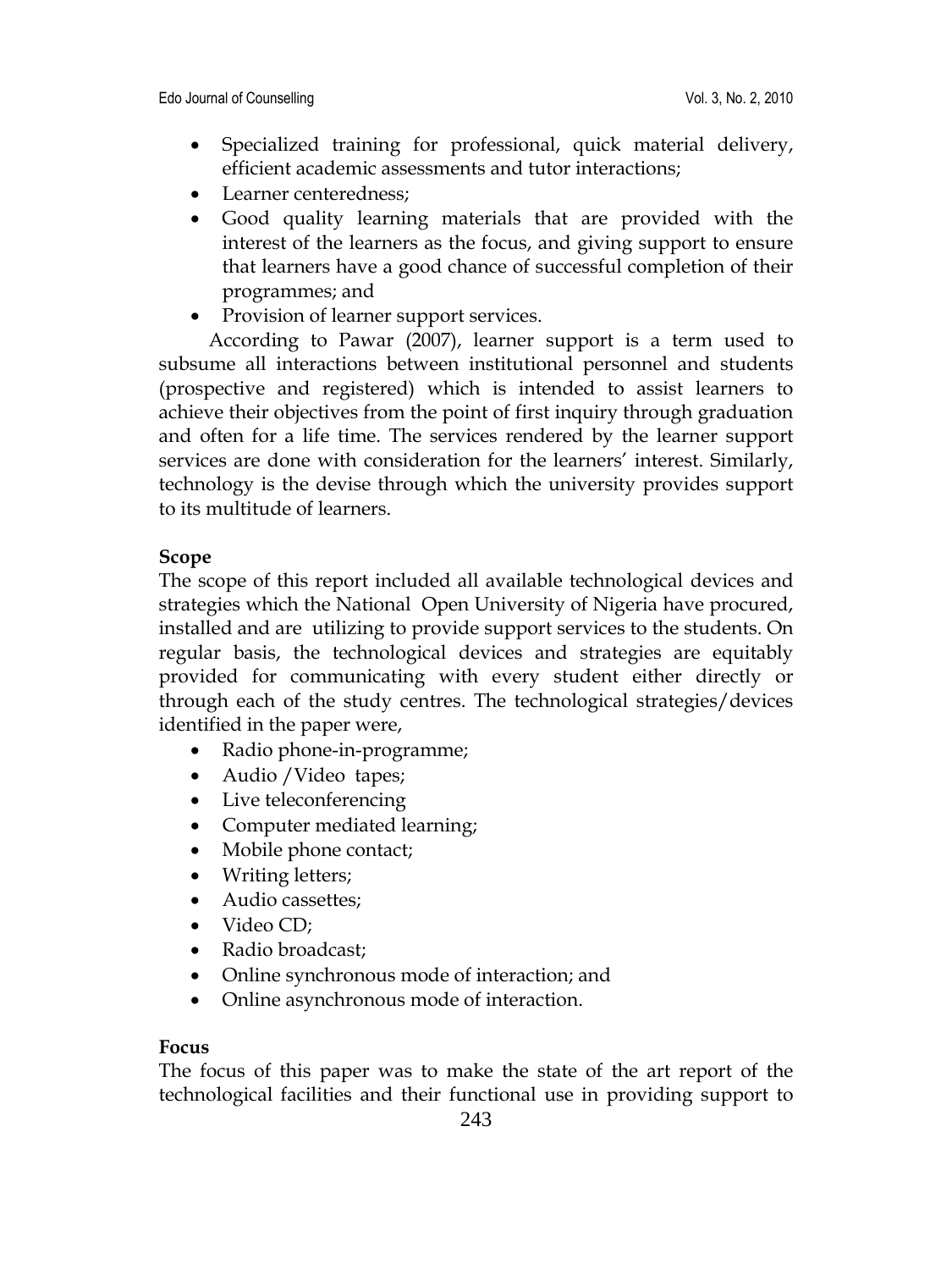the learners who cannot attend regular classes in the National Open University of Nigeria due to social, structural or provisional situations. It also identified the ways by which various units of the University utilises technology so as to be in constant touch with students in providing academic, administrative and psychological support in order to ensure that students do not drop out of their academic pursuit but complete their studies.

#### **CASE DESCRIPTION**

## **Technology Concerns**

Prior to the introduction of capital intensive technology in the National Open University of Nigeria, activities were limited to the use of mobile phone and the internet for communicating with the students particularly on issues which concerned their admission. The same technologies were also utilized for supporting the admitted students with their course registration which was done both on-line and off-line. In 2003/2004 during the first admission exercise, students who had access to the computer did the registration on-line while those who were not computer literate carried out their registration off-line. However, since the commencement of the second admission exercise, every student has been able to carry out all transactions with the university on-line, right from the application for admission to course registration, online interaction with Counsellors and Instructional Facilitators, Administrative support up to writing of On Demand Examination. Communication with students is usually done by letters, mobile phone and fax technology. Short message text was sent to the students for emergency information and reminder on issues concerning their studies, submission of Tutor Marked Assignments and date when examination would be written.

Course materials were produced in printed form but supported with instructional information recorded in audio cassettes. This was done to teach phonetics in English language to every student. The university examinations were also initially carried out in an organized way with all the students seated at the same time in the hall and in each Study Centre. However the emergence of new technology is changing the face of examination writing by students. It is now the case of an On-Demand Examination system which provides facility for students who are ready to take examination to be able to do so anytime and in any course having satisfied the condition of going through the course content and done Tutor Marked Assignments, such students can be slated to write their examination on-line. Tutor Marked Assignments are also done on-line.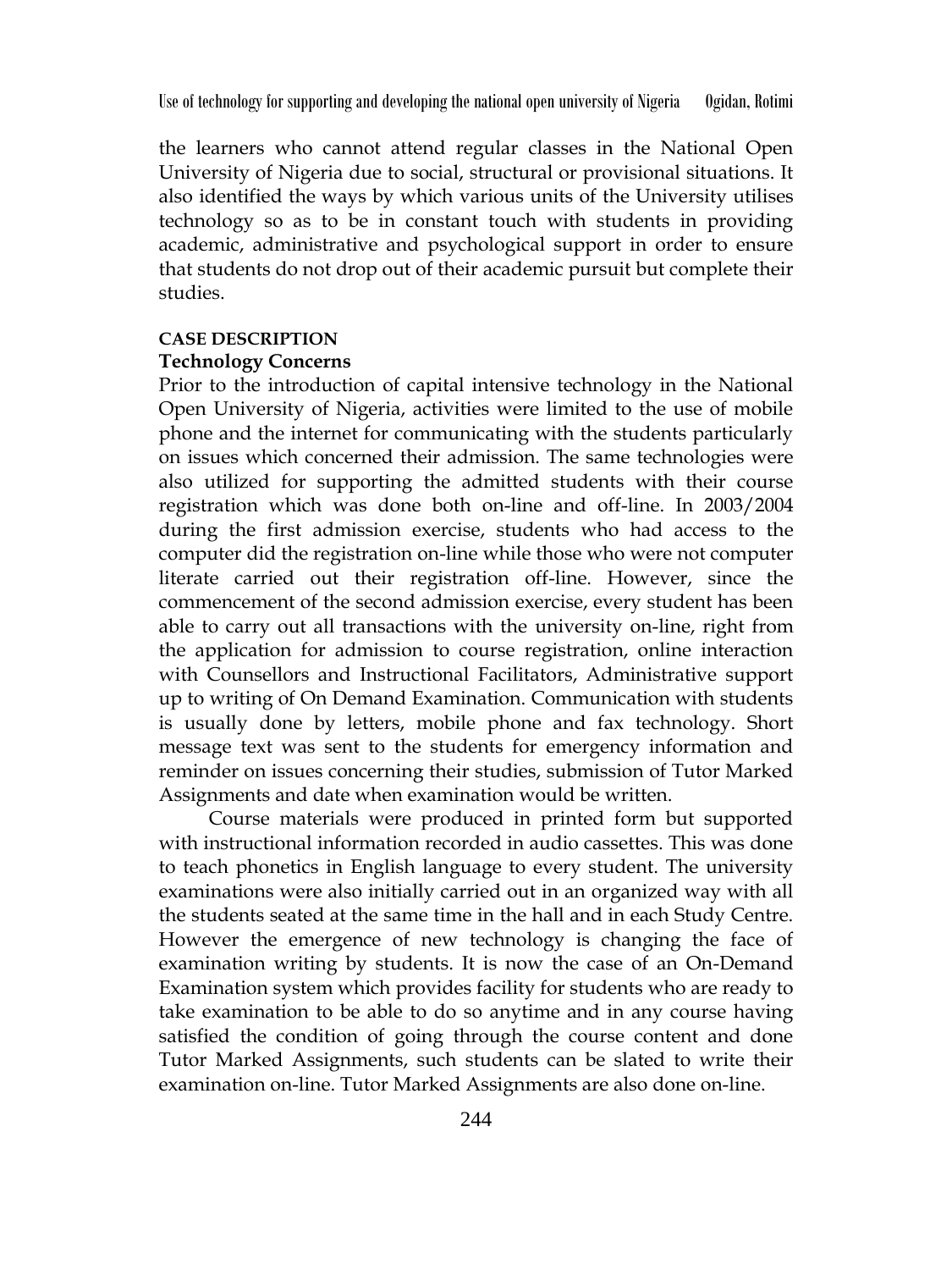# **Reasons for Technological Support**

Records have shown that most of the students reside in remote locations. Despite the fact that the University has created thirty-nine study centres with network of services across the country, some centres are still hundreds of kilometres away from its learners. There is therefore difficulty in interaction and transactional communication especially with students in such remote rural areas. Communication is hampered by poor road network. Consequently, the university is meeting up with this task by investing in the use of technology particularly internet for course delivery, mobile phones and other forms of communication with the students. With this, learners are able to decide on whether they want to carry a full academic course load or take their courses in bits.

# **Technology Components**

The available technological resources that are regularly being utilized to provide support to the distance learners are:

- Radio phone-in-programme;
- Audio / Video tapes;
- Live teleconferencing;
- Computer mediated learning;
- Mobile phone contact;
- Writing letters;
- Audio cassettes;
- Video CD;
- Radio broadcast;
- Online synchronous mode of interaction; and
- Online asynchronous mode of interaction.

#### **Biometric access facility**.

The university is into collaboration with an Information Technology company called SAGEM that is based in the United States of America to provide the biometric access facility. The installation of this facility was carried out by the Excel Micro Technology representing SAGEM in Nigeria while the university technical staff worked with this firm to maintain the facility. The purpose for installing biometric access in the university was to improve the security services and regulate access to the restricted areas while at the same time, keeping record of staff movement. Other reasons for movement restriction are: to limit the movement of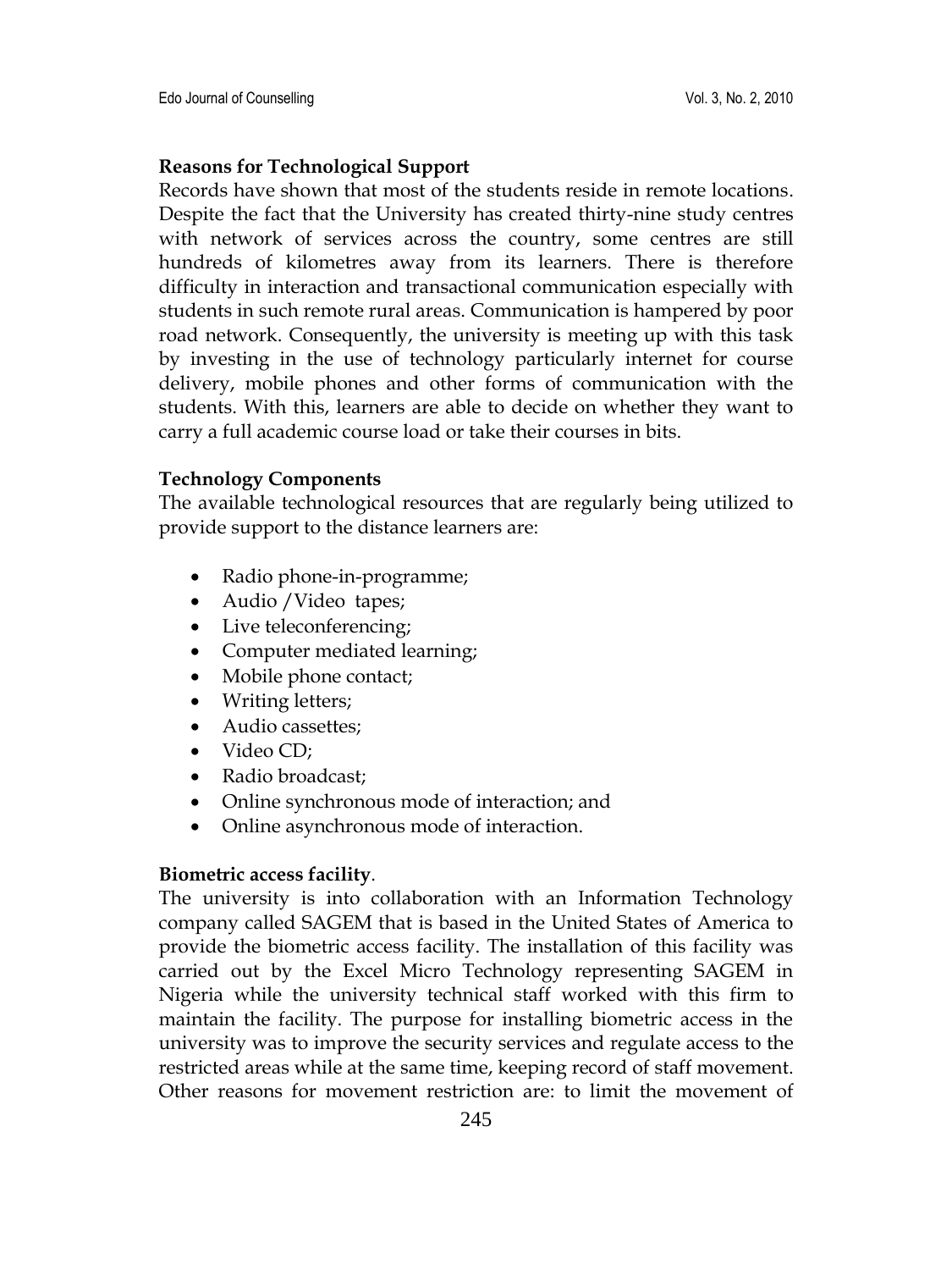student visitors in order to help maximize the staff man-hour services being rendered to the students, encourage concentration in handling students' matters and enhance use of quality time for solving students' problems without distractions.

# **Integrated Learning Management System. (ILMS) Technology**

ILMS as a project is a package of technologies which was introduced to the support system of the university. The purpose for introducing this type of technological initiative was to provide comprehensive platform for student and staff to gain access to on-line discussion forum through the internet. It is designed to function as an e-learning administration and record management of student information on the basis of which academic, administrative and psychological supports can be rendered to students. The university is into collaboration with an organization called Maple Test Assessment (Maple T.A.) in Canada. Initially, the University started with A–Tutor and Module which has now resulted to the adoption of the ILMS. Before the introduction of ILMS, A-Tutor was used as an open source content management system. As a facility, it was used for providing e-learning portal for students i.e. where learners carry out studies on-line either synchronously or asynchronously. It is the members of technical staff under the employment of the University that are used for managing the facility. The A-Tutor and Module also allows students to access learning content on the web during which they are taught a course in a scripted interactive session.

# **University Bank of Events**.

This is a technological facility that is put in place for keeping Still and Motion pictures in the university. The facility is intended to create history and a repertoire for practical learning for use by students in the future.

# **Electronic–Examination**.

This is a project and a new technology which is utilized for the management of the university examination system. The university authority has also deployed e- examination and tutor marked assignment facilities to each of the 39 study centres for immediate use by the students. The organization collaborating with the university on the project is called Maple T. A. (Maple Test and Assessment) Technology which is based in Canada.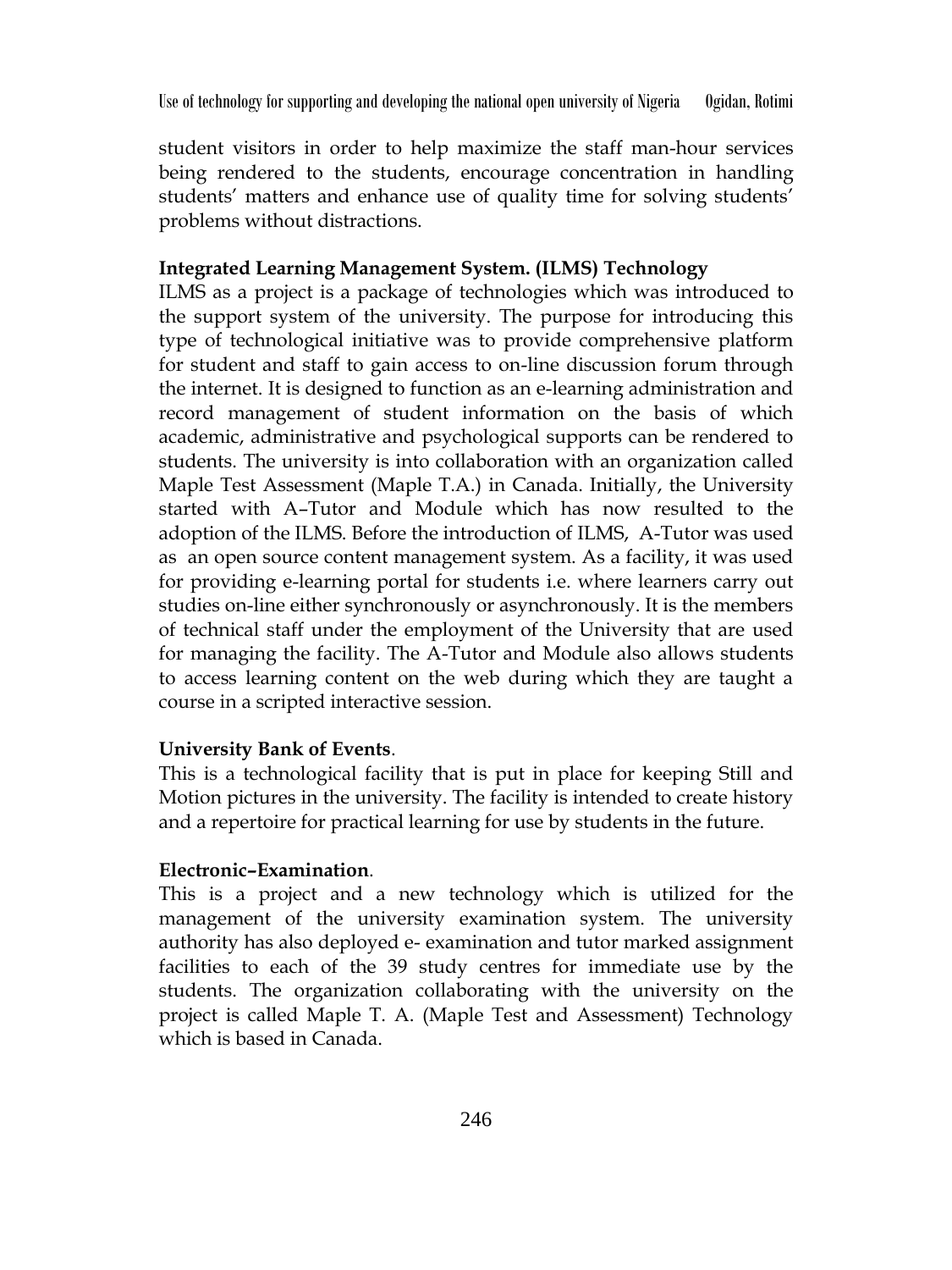#### **OMATEK Laboratory**

An in-house technology training centre called OMATEK Laboratory was donated to the university by an indigenous technology firm known as OMATEK. The centre has about 60 units of very functional computer desktops. The centre which is principally utilized for local, national and international workshops is also used for short term training in computer appreciation leading to the award of certificate in computer appreciation.

#### **Mobile Communication Connectivity**

A Nigerian telecommunication company called Globacom Company also provides services to staff for internet connectivity 24 hours per day at a subsidized rate. This affords staff the opportunity to communicate with the students synchronously and asynchronously with minimum charges paid by the staff user.

# **Techniques for Managing Technological Support Systems**

Effective management of support services for the learners in the University has been through its study centres' network which is a guiding force in rendering functional support services to the distance learners. This principle of Management was adopted in order to provide timely and improved support services to the learners. Similarly, in the University, education goes to students rather than the other way round. The institution adopts the principle of Keegan (1985) by using computer technology and computer mediated communication strategies. With this approach to teaching, it is possible to bring the classroom to every student"s computer and to their chosen place of study. Ndlovu (1985) lent credence to this by stating that technology offers just-in-time delivery of complete customized programmes, so that the individual has access to learning opportunities anywhere and anytime. Most of the students are adults who are also in employment and thus may not have much time for a face-to-face kind of study. Some students are also in the *purdah* and cannot expose themselves. In effect, technology has therefore made things so easy for such category of learners.

# **Learners' Access to Technology**

Over the years the characteristics of open and distance education have drastically evolved with the use of technology support services for learning in such a way that it has helped to facilitate effective communication with the students. Some of the learners are isolated or reside in remote locations where they cannot easily be reached physically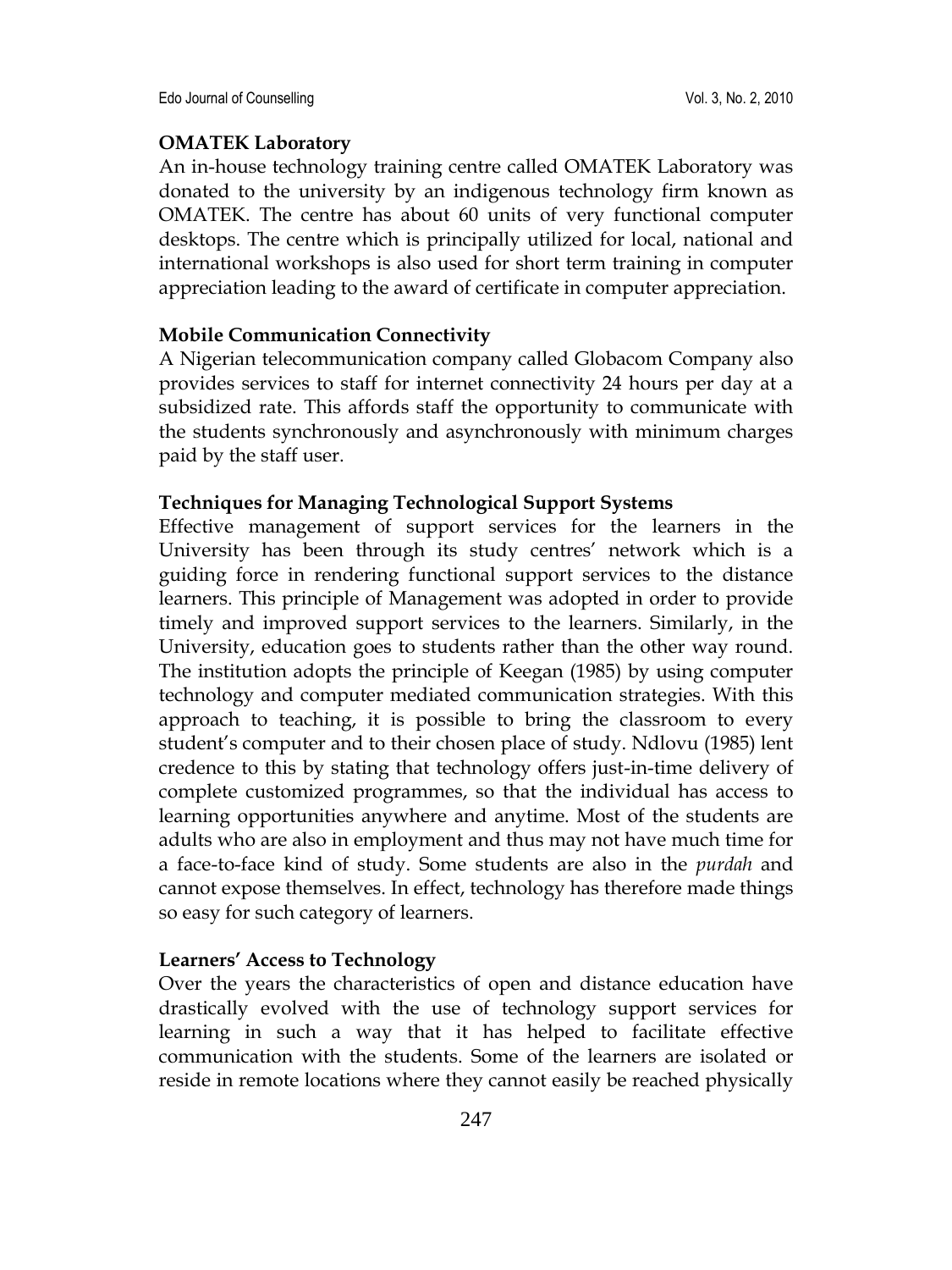but technology has made access to learning possible and functional for them. In spite of the fact that the student population is large, the university has successfully provided access to learning on-line and at students' pleasure. Data in Table 1 is a distribution of the students by age and year of admission.

|                  | Count     |           |           |              |
|------------------|-----------|-----------|-----------|--------------|
| <b>Age Range</b> | 2003/2004 | 2005/2006 | 2007/2008 | <b>Total</b> |
| 17-22            | 51        | 1,480     | 4,398     | 5,929        |
| $23 - 27$        | 572       | 4,869     | 9,952     | 15,393       |
| 28-33            | 1,933     | 7,401     | 10,495    | 19,829       |
| 34-38            | 1,920     | 6,057     | 7,107     | 15,084       |
| 39-43            | 2,055     | 6,198     | 6,827     | 15,080       |
| 44-48            | 1,773     | 5,017     | 5,160     | 11,950       |
| 49-53            | 939       | 2,568     | 2,300     | 5,807        |
| 54-58            | 391       | 765       | 657       | 1,813        |
| 59-63            | 110       | 71        | 148       | 329          |
| 64-69            | 27        | 20        | 47        | 94           |
| Above 70         | 11        | 16        | 24        | 51           |
| Total            | 9782      | 34462     | 47115     | 91,359       |

**Table 1:** Work-and-Learn Student Distribution

Source: Student Registration Data Base 12th May, 2010.

# **Figure 1***:* Work and Learn Student Distribution at the University by Age and Gender



Source: Student Registration Data Base 12<sup>th</sup> May 2010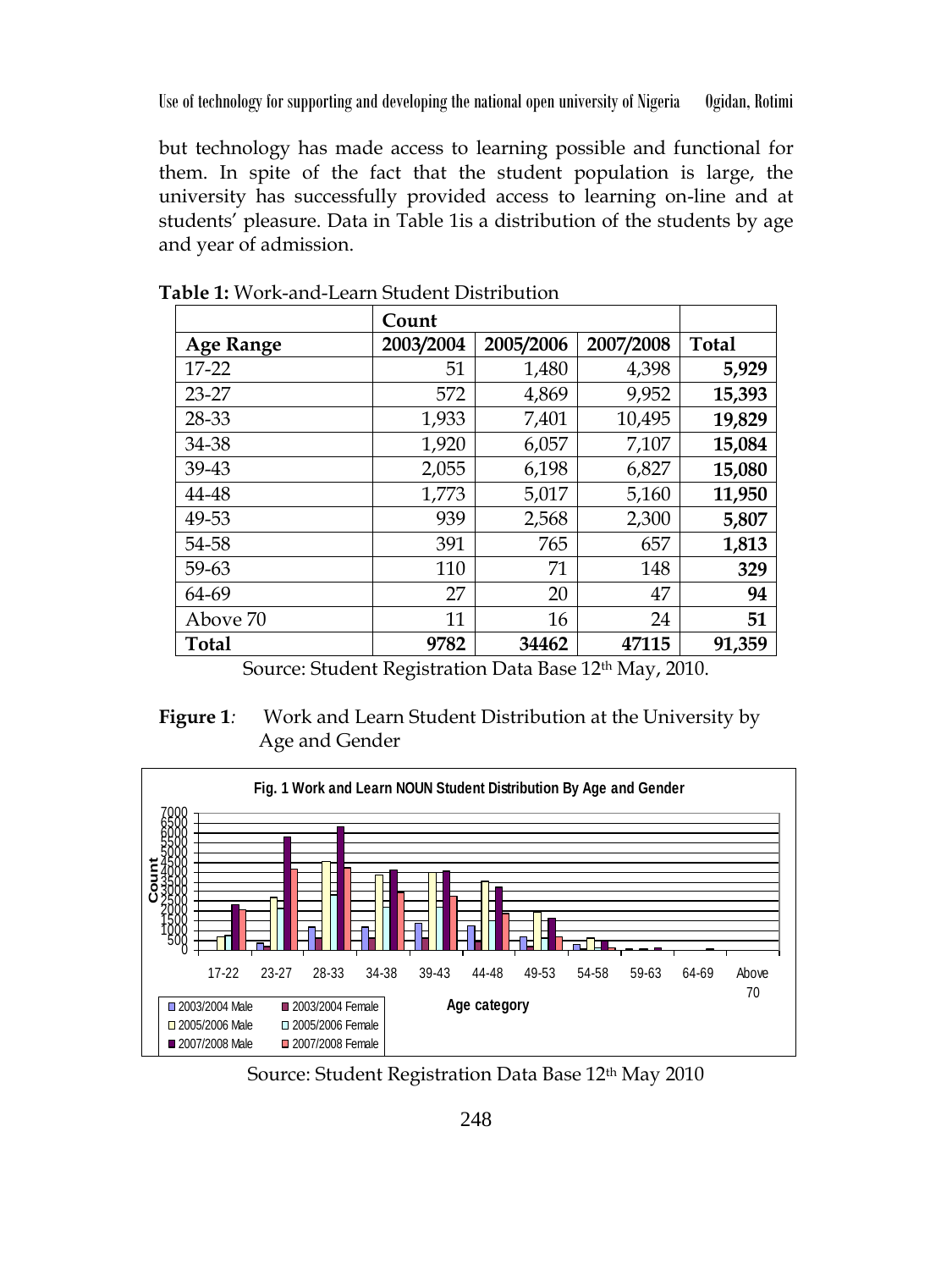Table 1 and Figure 1 above show both tabular and graphical expressions of the population of the students. Figure 1 displays the students' population on the basis of age in the academic sessions of 2003-2004, 2005-2006 and 2007-2008. Use of technology for reaching the students becomes very necessary since they combine work with learning.

The Age –Range column on Table 1 and Figure 1 indicates that several students are combining work with studies at the same time. However, the number of the mature work-and-learn students is more than the number of the students who are relatively young and are just graduating from the secondary schools. As young as they are, they have been able to combine studies with work at the same time because of the availability of technology which is being positively utilized to improve their educational standard.

Observations show that the younger population of learners are more familiar with, and enjoy technological support facilities through the internet than the older ones. For example according to Ipaye (2008), the age distribution of 47,115 registered students for 2007/2008 in the institution shows that 4,398 of them are below 25 years of age and 9,952 are below 30 years of age. In term of employment, 5,122 of them are unemployed. However, with sufficient encouragement given to students on the use of computer and utilisation of other forms of technologies for learning, every learner would be amenable to use them regardless of age.

# **Management of Technological Support Directorate of Learner Support Services of the University**

This unit of the institution is one of the important organs which strives to provide support to learners right from the stage of application for admission to registration, studying and adjustment to the task of learning till such students successfully graduate and leave the institution. The directorate is headed by a Director with the assistance of study centre Managers, Student Counsellors and other support staff. The Directorate performs both administrative and academic functions through the use of mobile phone, internet and fax facilities. The Members of staff in the directorate monitor, coordinate, supervise and evaluate the performances of students through technological devices. Through similar media, vital information is disseminated as quickly as possible to the students.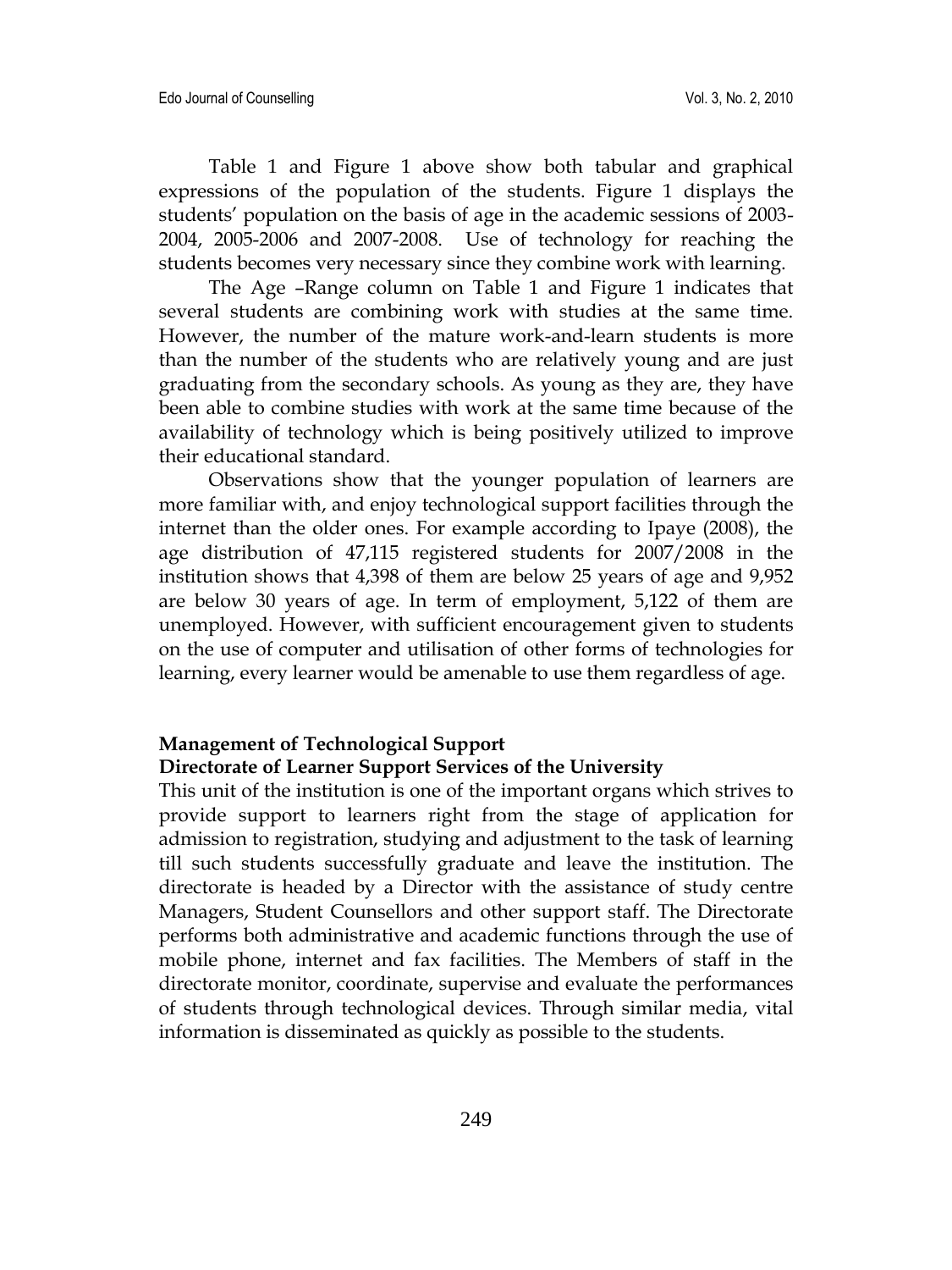# **Student Counsellors**

Through telephone services and internet facilities, Student Counsellors provide regular guidance and counselling services to the students. Common issues of regular concern which attract guidance and counselling intervention are: need for information on how to enrol into the university, choice of academic programmes and courses, adjustment to family life, adjustment to study life and special academic guidance which also takes place on-line. Other counselling media often employed in the institution include one to one telephone, group guidance on telephone, teleconferencing and guidance by letters with counselling services recorded in audio and video cassettes. Similar guidance services are rendered on radio broadcast, compact disc and internet chatting.

Student Counsellors also carry out the function of helping the learners to acquire appropriate study and adjustment skills in their exposure to the Open and Distance Learning mode of instructional delivery system. This is in line with the mission of the institution to provide functional, cost-effective and flexible learning which adds lifelong value to quality education for all who seek knowledge.

In addition, the Counsellors keep in touch with distance learners regularly by providing warning signals regarding difficulty in studies, thereby helping learners to take prompt remedial actions (Ipaye, 2006). Similarly, the Student Counsellors carry out the following functions:

- Communicating with the students through the mobile phone and the internet on regular basis.
- Guide distance learners in the choice and management of peer groups for the purpose of tutorial and instructional facilitation;
- Devise, develop, manage student database and constantly monitor all counselling needs of students for the purpose of providing effective guidance and counselling services;
- Provide professional consultation to students who may have difficulty with rejoining the academic world;
- Remain in constant touch with the students in order to ensure that he/she does not drop out from his/her academic pursuit;
- Help in providing preventive services by being sensitive to students' needs academically and behaviourally right from the registration stage;
- Provide guidance in the choice of suitable techniques and encourage development of sustainable study habit;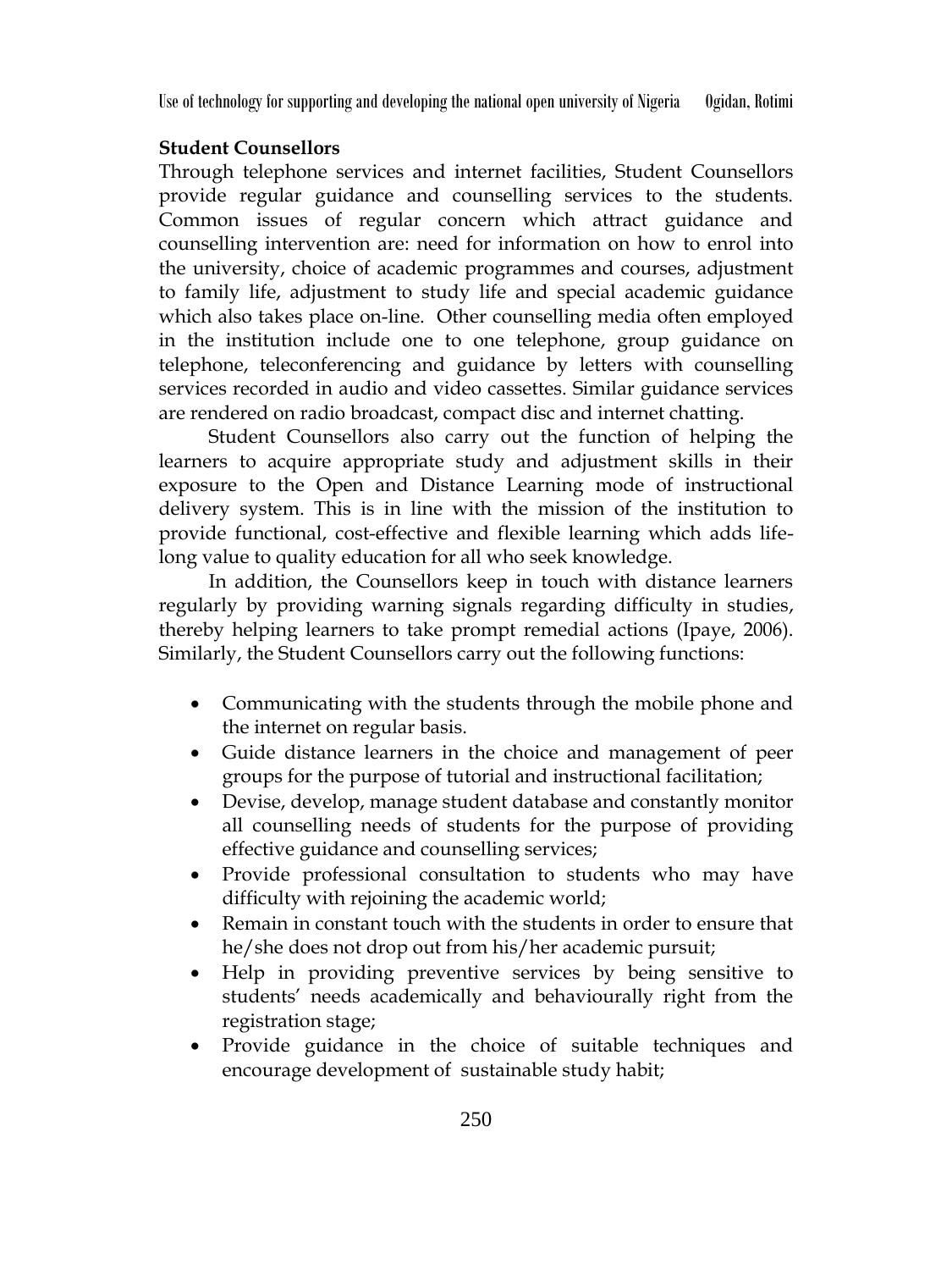- Provide guidance services on change of programmes, suspension of studies and deferment of admission;
- Provide guidance services on how to promote, maintain and sustain motivation;
- Help students to learn how to balance family demands with the task of pursuing their academic programme.

# **Instructional and Tutorial Facilitators**

Instructional and tutorial facilitators are very familiar with the use of the internet technology. Through this devise, they conduct meetings and facilitate instruction at a distance and assist students in organizing professional workshops, course development and design. They conduct Tutor Marked Assignments and assist in the conduct of examinations. Other functional supports which they give to the students are:

- Assessment of skills in the art of managing essential feedback to ensure effective Open and Distance Learning amongst the students
- Monitoring of distance learners' academic progress, liaising with the external examiners, and assessors.
- Provide on-line learning support for students who have access to and prefer the web-based learning environment.

# **Information and Communication Technology**

The Directorate of Computing and Network Services (CNS) use various facilities and strategies to provide support to the distance learners. Such services are rendered through the following arrangements and facilities.

- Provided 16 Study Centres with Plasma facilities for video conferencing and connectivity to the Nigerian Air Space Research Development Agency; and
- Equipped 6 Study Centres with computer laboratories up to 30 50 computer units each.

It also provides learners with free access to the instructional facilitators and other Open and Distance Education providers through the internet. The various Study Centres also maintain close contact with the learners.

Mealy & Loller (2000) in a research on the use of educational communication and technology reported that it was as a result of rapid technology related developments, that courses are being delivered to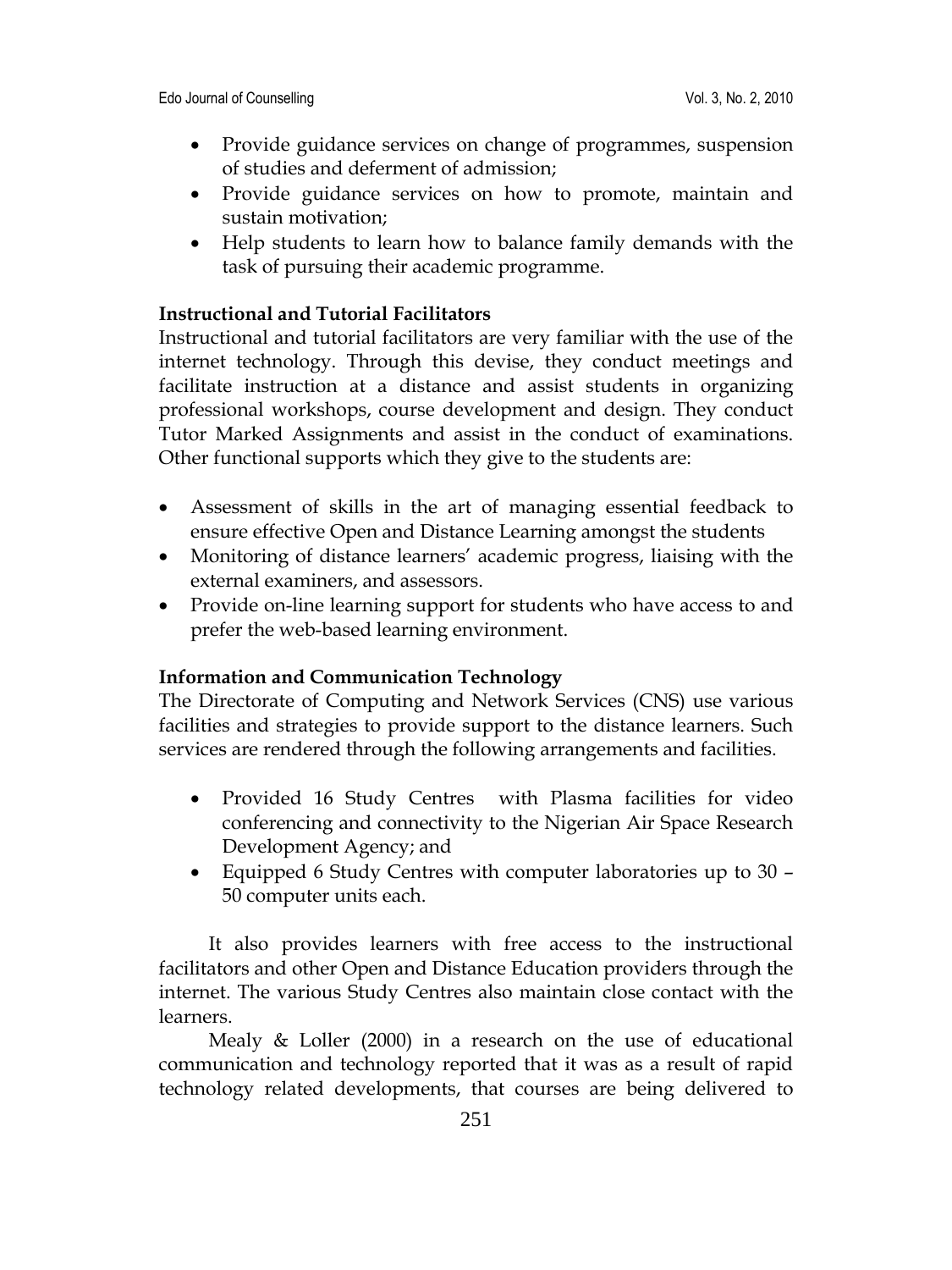students in various locations to serve their educational needs. Through Information and Communication Technology, distance education programs are provided to students in remote geographic locations. This initiative has led to an increasing interactivity between student and other Open and Distance Learning (ODL) personnel.

Through the internet and mobile phones, technology has assisted the learners to enjoy the services of the ICT personnel right from the period they apply for admission to registration. Students are able to communicate with the ICT experts at the headquarters of the University. They also constantly seek clarification on issues bordering on their programme and get reply immediately. The Directorate of (CNS) in the university is functionally involved in the planning of the university activities starting from admission notification, registration, conduct of examinations and announcement of results.

# **Library Support Services**

This unit of the university provides library support services to the students because such services are regarded as important constituents of the ODL institution. The library offers facilities to students to gain access to the virtual library. In order for the students to be able to gain access to the virtual library, they have to procure the pin code of the university in their study centre. With the pin code, learners are able to access any learning material like text books, references, journals, magazines, publications including previous question papers of their choice which are in addition to the original study material that must have been provided for them course by course.

# **Administrative Support Services**

The University created 39 study centres across the country. With this arrangement, there is a study centre in each of the thirty six states of the federation including the Federal Capital Territory, one local government Study Centre, a Study Centre each for the Army, Navy and Air force. There are also plans to create Study Centres for the Nomadic Fishermen in the southern part of the country and Nomadic Fulani in the North. The Study Centres are created to decentralise the task of providing support to the learners in their studies. There are also computer and internet facilities at the Study Centres to make study and learning activities functional so as to prevent students from dropping out of studies. Similarly, fifty two professional counsellors were employed to provide guidance services at the centres. Instructional technologies are also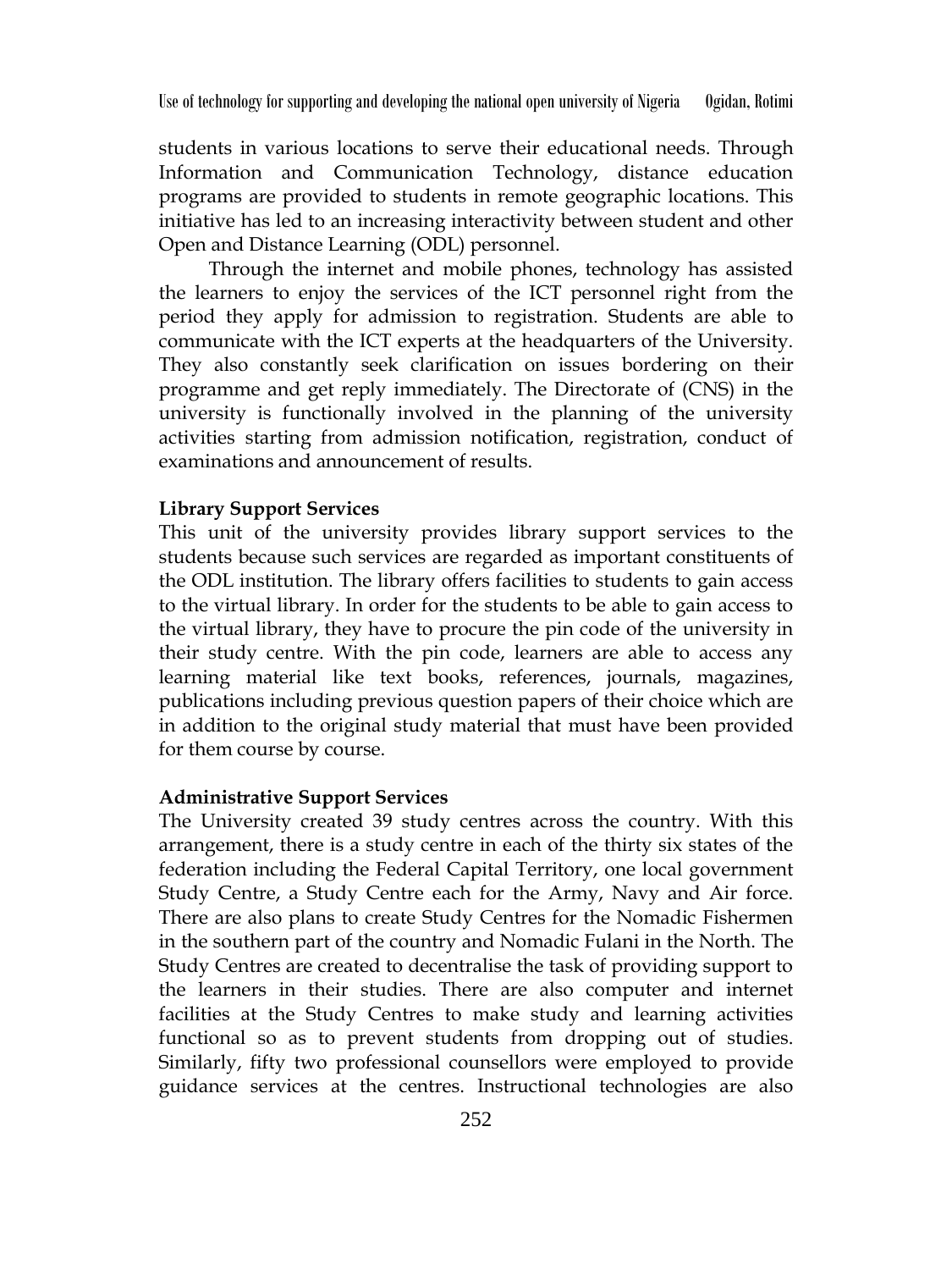provided and used in each Study Centre. In addition to the on-line interactions, the study centres provide tutorial class rooms, science laboratories, language laboratories, students' resource centres and library facilities in order to enhance practical and effective learning activities among the students.

# **The Directorate of Instructional Resources Development**

This directorate is responsible for all activities that concern editing and validating instructional materials in the university. It also ensures that course materials are delivered in print and on-line. After editing and validating the instructional materials, they are then uploaded for the students to download. For example, support services are provided online to supplement the print since learners can access their studies on the net any time and wherever they choose to do so. Presently, over 380 courses spanning different programmes have been uploaded to the internet ready for download by the learners. Similarly, students enjoy non web interaction through CD or DVD. These CDs, DVDs and VCDs are produced at the Kaduna campus of the university.

#### **Directorate of Media and Information**

Information and media play a major role in providing students with emergency information. The university has in its database every student's e-mail address through which students are promptly contacted. Similarly, the university has a radio station. Operations in the radio station begin at 9 am and close by 4 pm every day. Each talk and interaction is embellished with a phone-in question and answer in areas like academic, career guidance, application of computer and network services, operation of students" financial account, sports and talks on national issues. The radio programmes are also recorded on Compact Disc for the use of any body who wants to have them.

A Television Station has also been ceded to the University particularly to complement instructional facilitation. The station renders additional service of discussing practical lessons in science and professional courses to the benefit of the distance learners who are located in different parts of the country.

# **Challenges Facing the University**

In spite of the remarkable approach and positive impact the university is making to ensure that physical distance with students is reduced while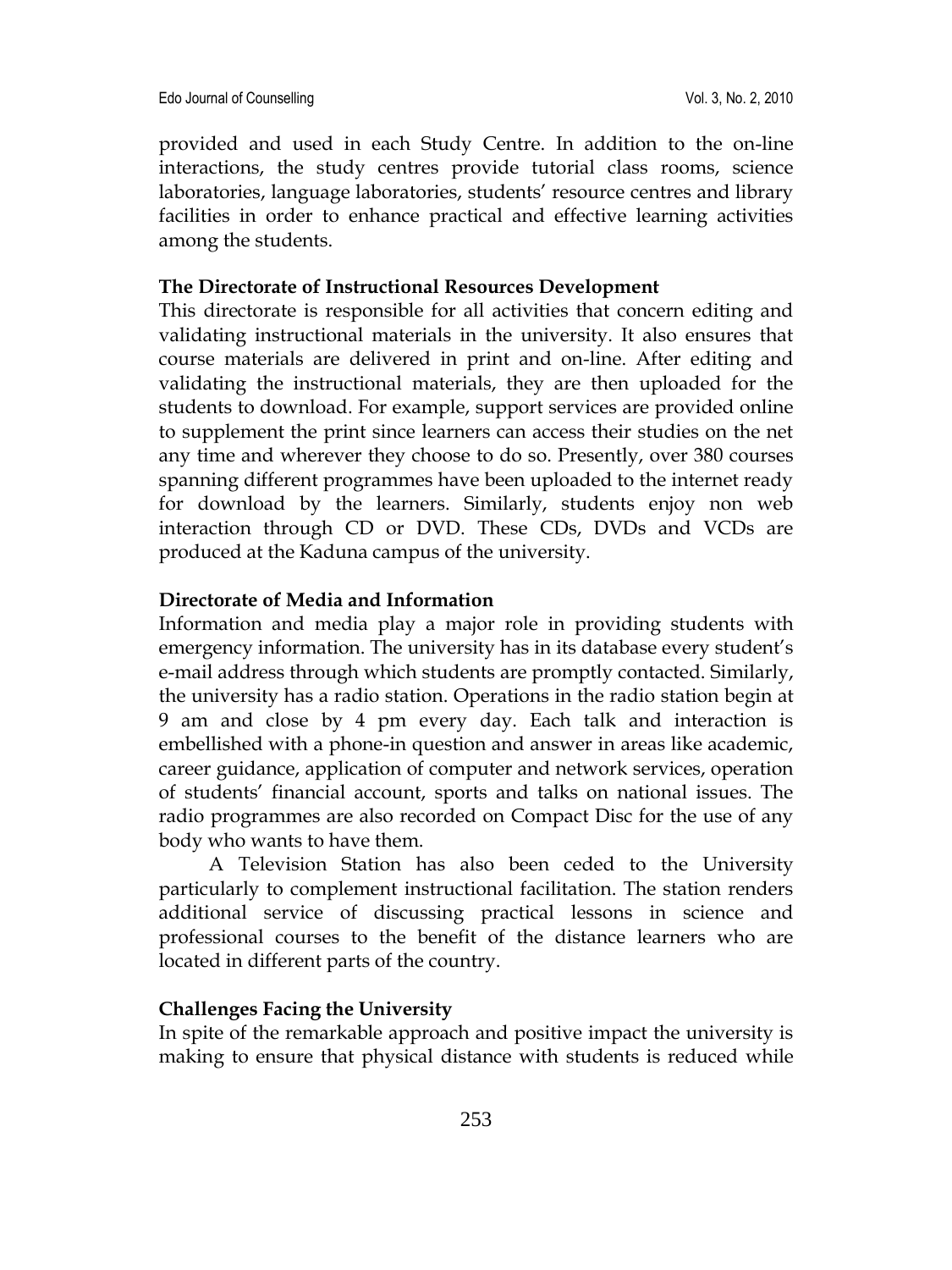transaction is strengthened with the help of technology, there are still challenges in areas such as:

- Very high cost of procuring and maintaining telephone services in Nigeria particularly for telephone interactive discussion between the learners and the university staff who are concerned with providing information service,
- Lack of internet connectivity in remote rural areas and sometimes in some study centres that are located in the city where internet service providers cannot reach regularly,
- High cost of procuring computer laptop and desktop particularly for indigent students. Such students are compelled to share with those who have or else, they may have to patronise commercial centres who will also charge them exorbitantly,
- High cost of printing down loaded course materials,
- Most distance learners in the country are not computer literate,
- Lack of efficient information and communication media facilities at the study centres,
- Most learners misconceive facilitation for face-to-face classroom teaching and they are also sceptical on how communication technology can be used for providing support in practical courses,
- Epileptic supply of electricity in Nigeria which often compels users of computers to spend more on possessing personal power generating plant.

# **Solutions and Recommendations**

Specific recommendations that can address the issues and concerns for the improvement of the use of technology for supporting and developing the university:

- By providing corresponding audio/video tapes and video compact disc on course materials to the learners regularly;
- There should be regularly organized television and teleconferencing programmes to support the learners within stated time;
- Learner Support Services need to organise the teaching and nonteaching staff at the study centres, for training on the use of technology to the learners;
- Live teleconferencing facilities should be available in all the study Centres and be connected to the headquarters;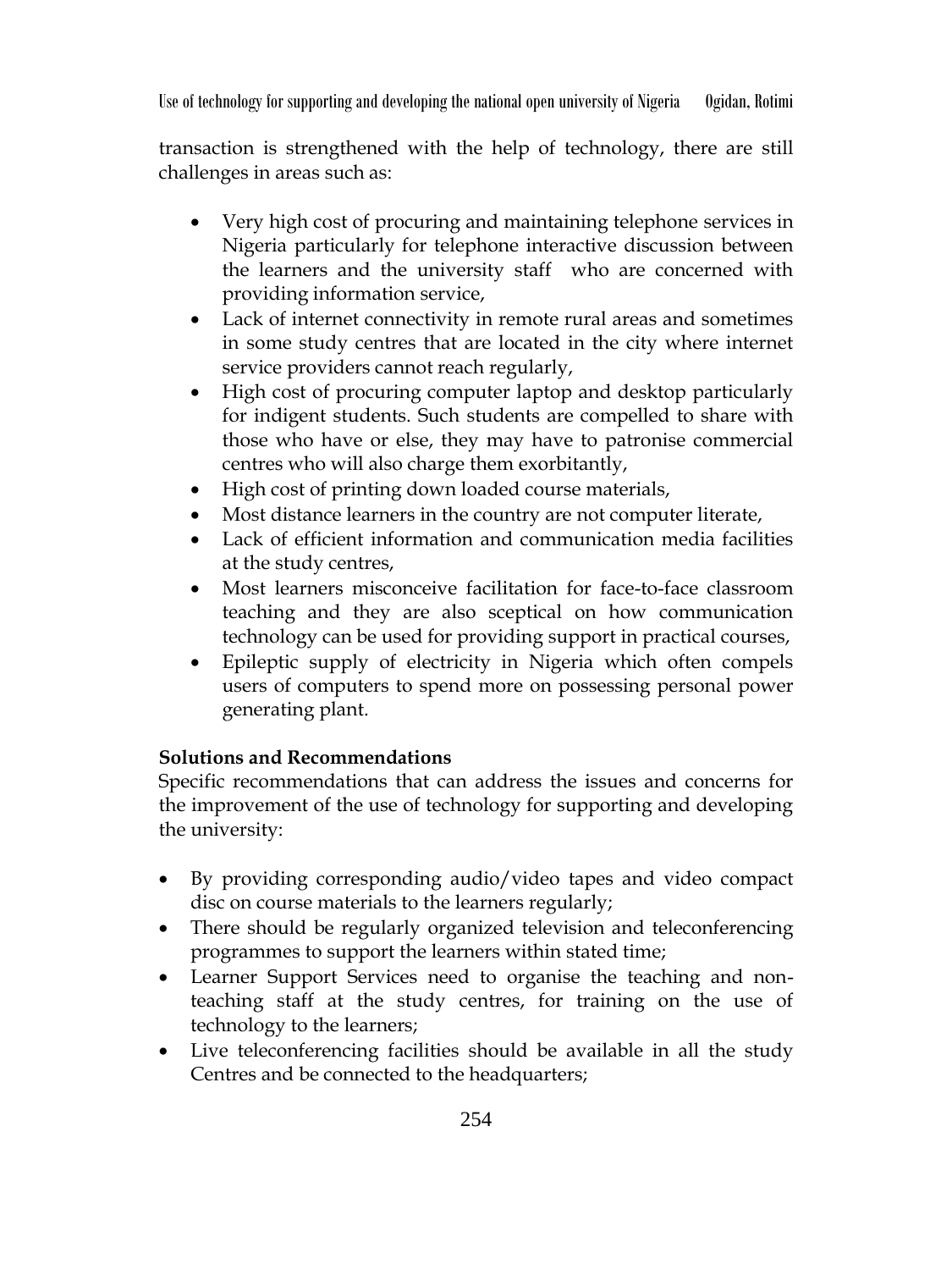- More information and communication technology experts should be employed to work particularly at the study centres;
- More course materials should be uploaded to the internet for students to download before they are ready in print form (hard copy) for distribution.

# **Conclusion**

It is obvious that use of technology for supporting learners is the mainstay of distance education and the hub of the administrative and academic activities in the National Open University of Nigeria. It is through technology mediated support services that learners can enjoy support from the distance education providers when they interact amongst themselves without the physical distance posing any barrier. However, it is obvious that the use of any information and telecommunication equipments initiative requires learners' functional participation. High cost of computers and the epileptic supply of electricity among other challenges must therefore be surmounted so as to be able to sustain the present level of technological development and forge ahead.

# **References**

- Ipaye, B. (2007). Study guides and learning strategies in open and distance learning, Lagos: Printserve Ltd.
- Jegede, O. (2003). Welcome! … Experience a whole new world of learning. Prospectus, National Open University of Nigeria, Lagos: The Regent Ltd
- Jegede, O. (2005). Induction workshop for the staff of the National Open University of Nigeria, Lagos facilitated by the Commonwealth of Learning 17-21 January, 2005.
- Getting to know your University, (2006). National Open University of Nigeria publication, Lagos
- Keegan, D. (1998). Foundations of distance education, London: Rutledge.
- Mealy, L., and Loller, B. (2000,28). E-learning: expanding the training classroom through technology, Austin, TX: Rector Duncan and Associates Press.

National Policy on Education (2004).Federal Republic of Nigeria, Abuja

Ndlovu S D (1985).Development of distance education at university level. University without walls: Some issues for consideration by developing nations. Paper presented at the 4th International conference on new concepts in higher education, by the